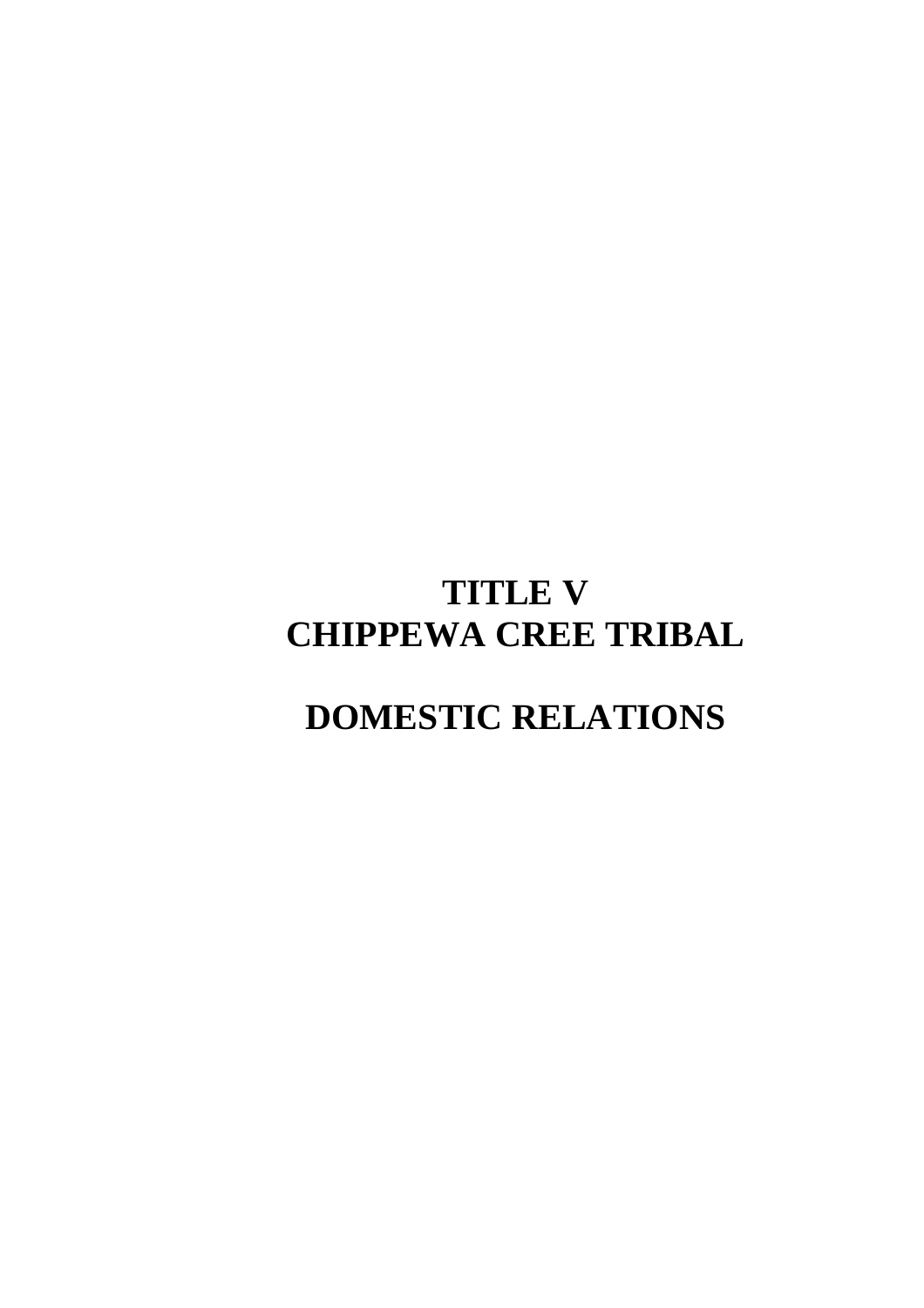# **TABLE OF CONTENTS:**

## **Chapter 1 MARRIAGES**

- 1.1 Jurisdiction
- 1.2 Valid Marriage
- 1.3 License
- 1.4 Application for License
- 1.5 Medical Examination
- 1.6 Prohibited Marriages

## **Chapter 2 ANNULMENT**

- 2.1 Grounds for Annulment
- 2.2 Waiver of Grounds for Annulment
- 2.3 Procedure

## **Chapter 3 DIVORCE OR SEPARATION**

- 3.1 Grounds for Divorce
- 3.2 Complaint
- 3.3 Service and Response
- 3.4 Irretrievable Breakdown
- 3.5 Temporary Orders
- 3.6 Judgments
- 3.7 Separation Agreement
- 3.8 Best Interest of the Child
- 3.9 Decree
- 3.10 Modification and Termination of Provisions for Maintenance,

Support, and Property Disposition

3.11 Payment of Maintenance or Support to Court

## **Chapter 4 ADOPTION**

- 4.1 Who May Be Adopted
- 4.2 Consent to Adoption
- 4.3 Petition for Adoption
- 4.4 Investigation
- 4.5 Hearing
- 4.6 Decree
- 4.7 Withdrawal of Consent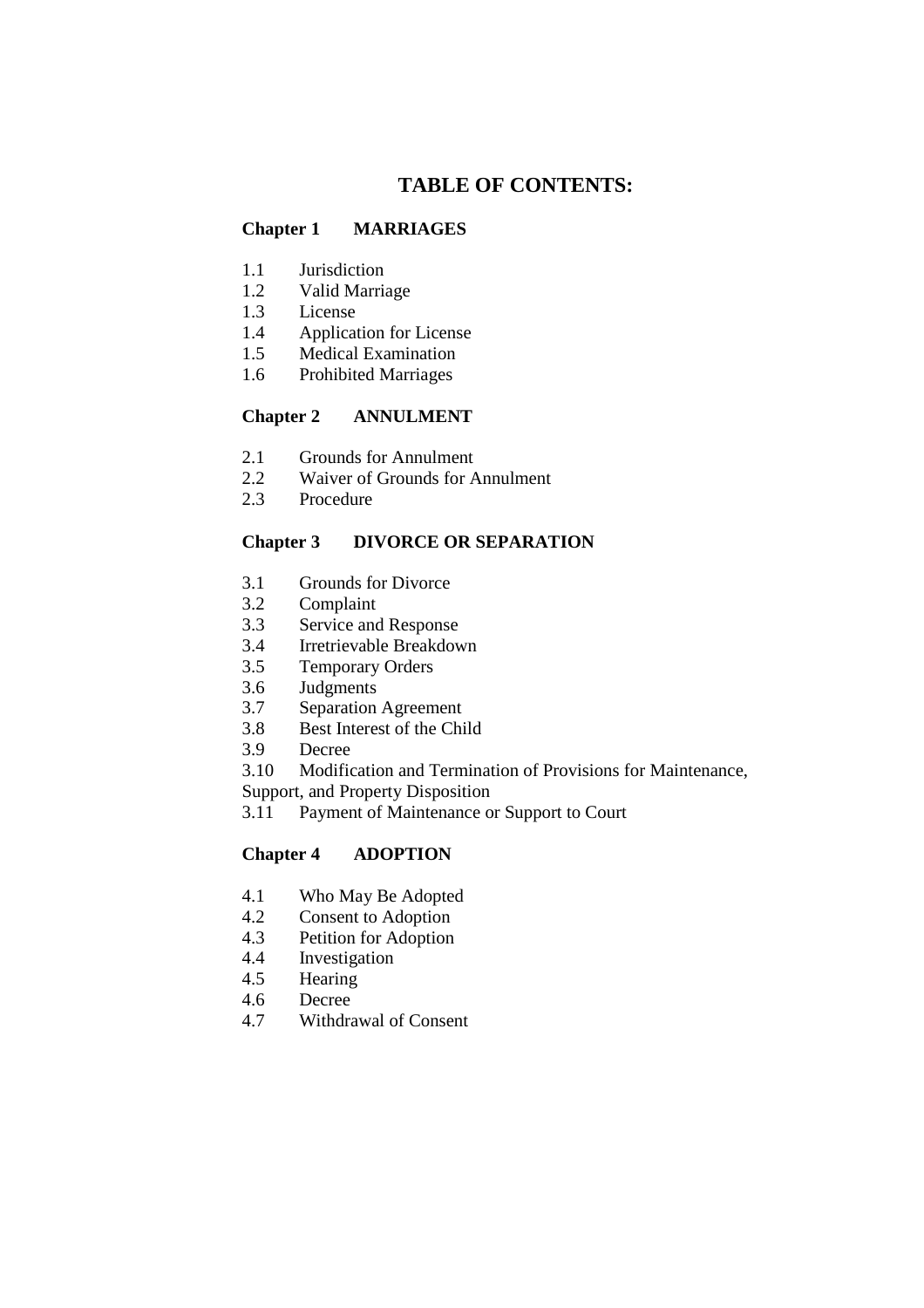## **Chapter 5 GUARDIANSHIP**

- 5.1 Persons for Whom Guardian May By Appointed
- 5.2 Investigation
- 5.3 Notice
- 5.4 Hearing
- 5.5 Powers and Duties of Guardians
- 5.6 Reporting to the Court
- 5.7 Termination of Guardianship

## **Chapter 6 Child Support**

- 6.1 Support General
- 6.2 Jurisdiction
- 6.3 Who May Bring Action to Establish, Modify or Enforce, Child

Support Order(s)

- 6.4 Petition to Determine Paternity
- 6.5 Determination of Paternity
- 6.6 Pre-Trial Proceedings or Traditional Circles
- 6.7 Clinical Test Evidence
- 6.8 Civil Action; Judge Tribal
- 6.9 Petition to Determine Child Support
- 6.10 Factors Court Shall Consider
- 6.11 Order for Support
- 6.12 Modification of Child Support
- 6.13 Enforcement of Support

6.14 Policy on State of Montana's Child Support Enforcement Division Notification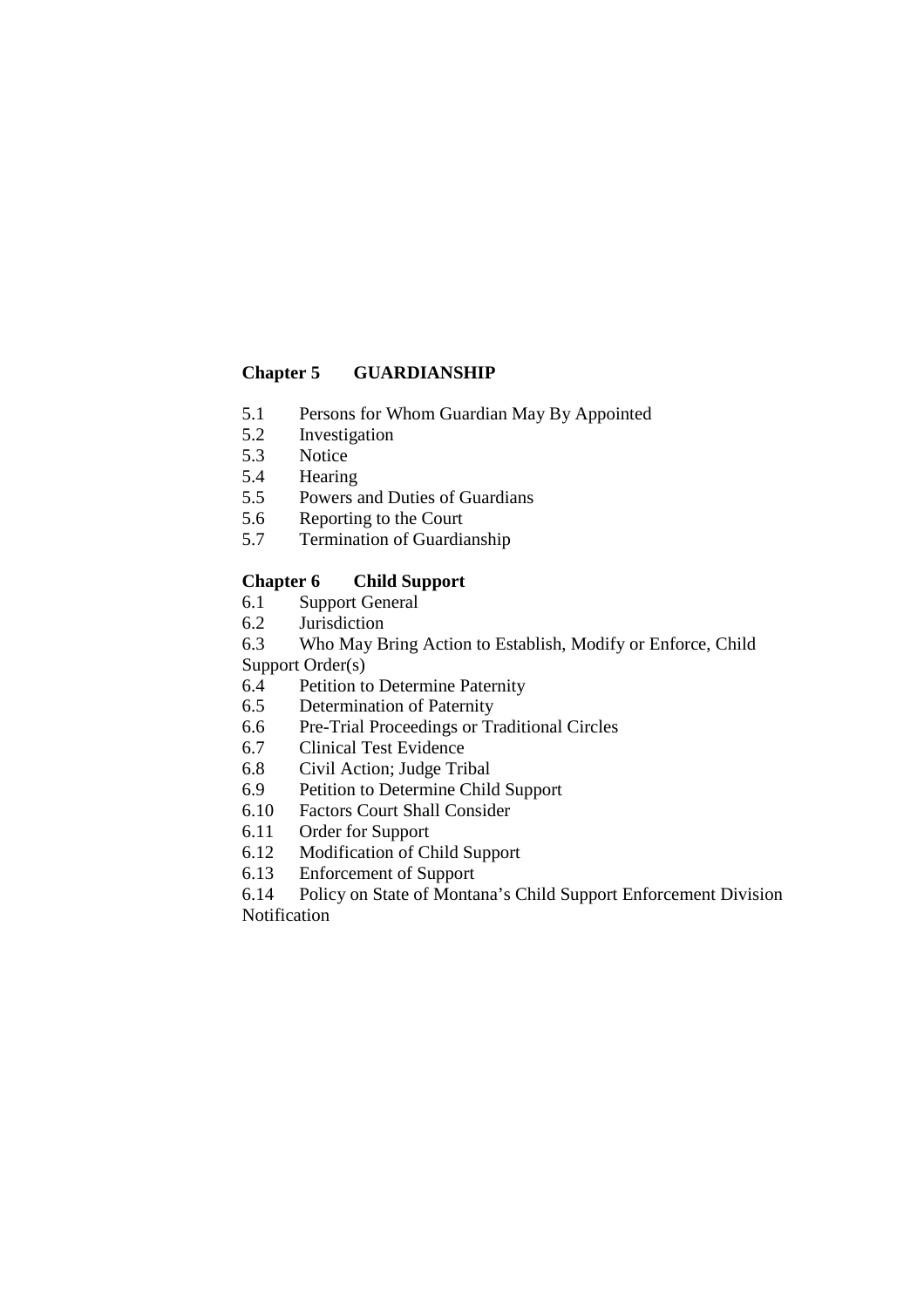## **TITLE V.**

## **DOMESTIC RELATIONS**

#### Chapter 1. MARRIAGES

#### **1.1 Jurisdiction:**

The Tribal Court shall have jurisdiction over marriage of members of the Chippewa-Cree Tribe, and of other persons, including Non-Indians, who consent to the Court's jurisdiction. Judges of the Tribal Court are authorized to perform marriage ceremonies.

#### **1.2 Valid Marriage**

The following are valid marriages under this Code:

(1) A marriage for which a license has been issued by the Tribal Court and which has been solemnized by a Tribal Judge, or by recognized clergyman, or by a Tribal Elder; and

 (2) A common law marriage. A common law marriage exists when two persons who are capable of forming a marriage have agreed to be married, have openly cohabitated, have held themselves out as married to the community, and are considered to be married by the community.

#### **1.3 License.**

 The Clerk of Court, if there is no showing that the proposed marriage is prohibited, shall issue a marriage license upon payment of the license fee and upon the filing of:

 (1) The written application of the parties if they are over eighteen (18) years of age, or of the parties and the parent(s) or legal guardian of any party under eighteen (18) years of age; and

 (2) A certificate of a physician that the Medical Examination required by Section 1.5 of this Title has been preformed.

#### **1.3 Application for License.**

 The Business Committee of the Chippewa-Cree Tribe shall prescribe the form for an application for a marriage license, which shall include the following information:

 (1) Name, Sex, Address, date and place of birth of each party to proposed marriage;

 (2) If either party was previously married, his name, and the date, place, and court in which the marriage was dissolved or declared invalid or the date and place of death of the former spouse;

 (3) Name and Address of the parents or guardian of each party;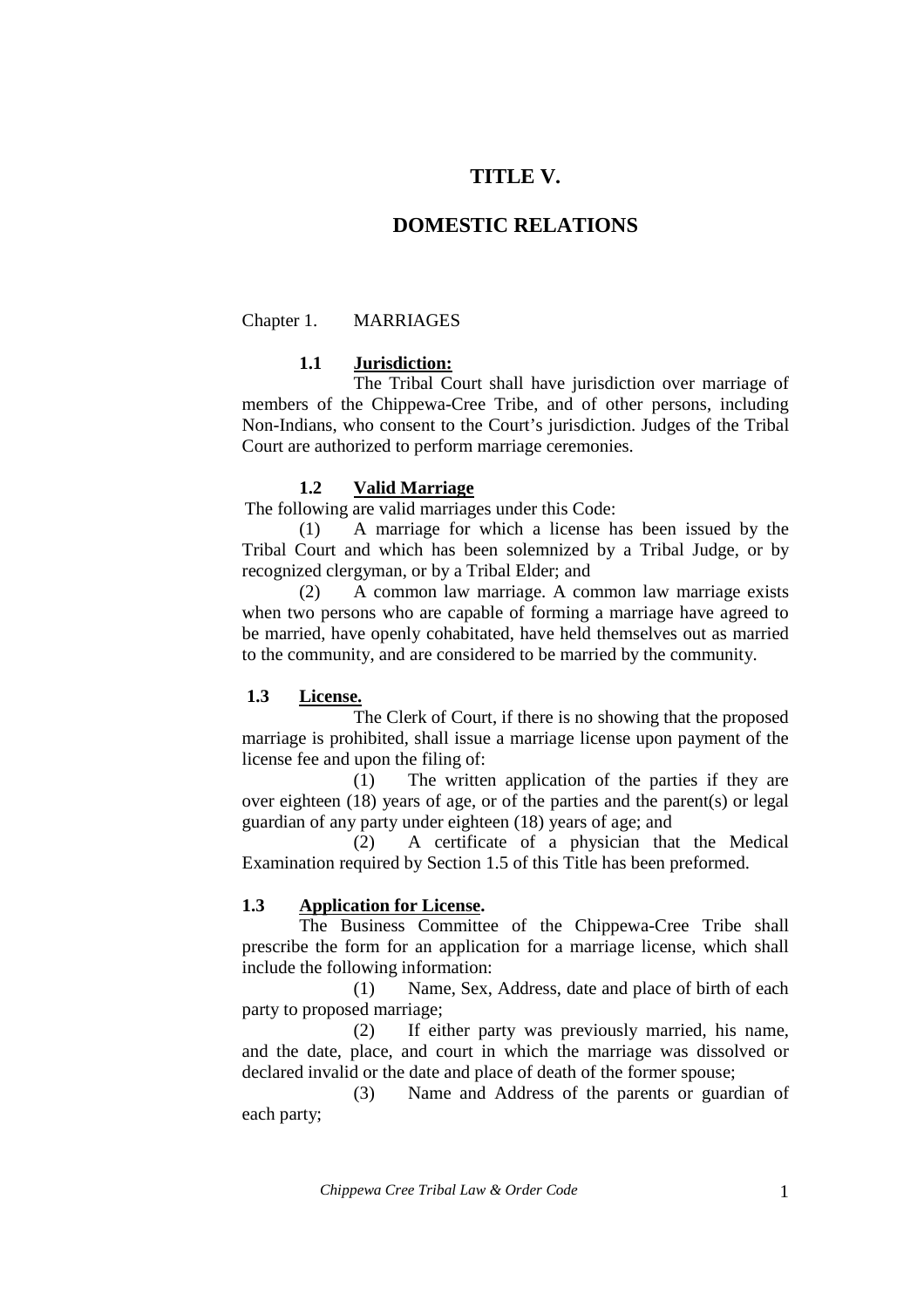(4) Whether the parties are related to each other and, if so, their relationship;

 (5) Whether or not either party is an enrolled member of the Chippewa-Cree Tribe; and

 (6) The name and date of birth of any children of whom both parties are parents born prior to the making of the application unless their parental rights have been terminated.

#### **1.4 Medical Examination.**

 No marriage license may be issued unless the parties submit a certification of a physician stating that within two months of the application for marriage license:

(1) Each party has been examined by the physician; and

 (2) The physician has explained to the parties in the presence of both so much of the results of the examinations as is likely to affect their mutual life or their children.

#### **1.6 Prohibited Marriages.**

(1) The following marriages are prohibited;

 (a) A marriage entered into while one of the parties is married to another person.

 (b) A marriage between an ancestor and a descendant or between a brother and a sister or between first cousins;

 (c) A marriage between an uncle and a niece or between an aunt and a nephew.

 (d) Any other marriages prohibited by Tribal custom and tradition.

(2) Children born of a prohibited marriage are;

- (a) Legitimate; and
- (b) Tribal members of otherwise qualified.

Chapter 2 ANNULMENT

### **2.1 Grounds for Annulment.**

 The Tribal Court shall have jurisdiction to hear and determine matters of annulment upon the application of one of the parties:

 (1) When either party to the marriage was incapable of consenting to the marriage, because of age;

 (2) When consent was obtained by force, fraud, or duress;

 (3) When the party making application was of unsound mind at the time of Marriage;

 (4) When either party was at the time of the marriage incapable of consummating the marriage and the incapacity is continuing;

(5) When the marriage is prohibited.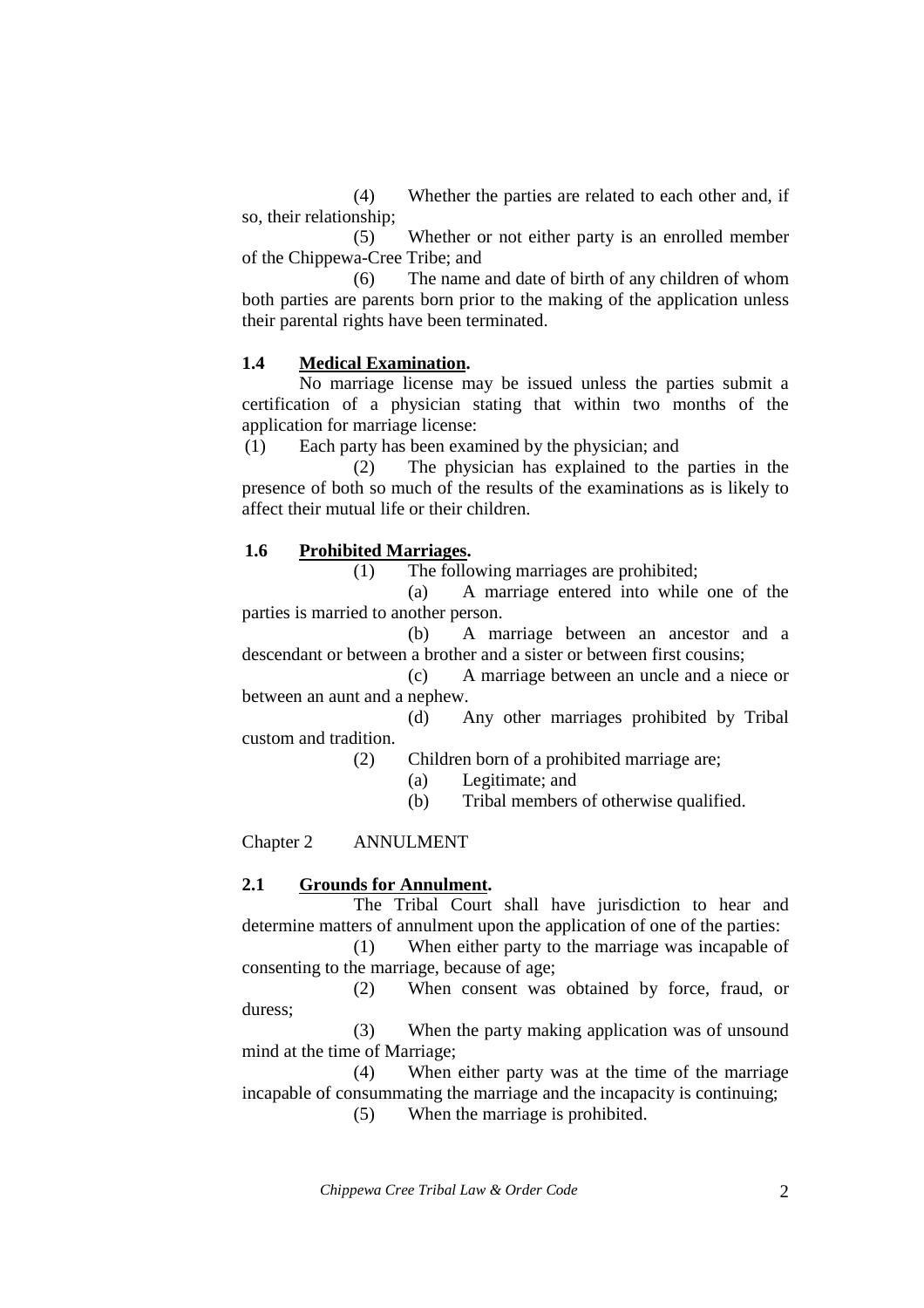## **2.2 Waiver of Grounds for Annulment:**

 Except for a prohibited marriage, if, after the disclosure or termination of any of the above defects, the parties continue to live together as husband and wife for a period of six (6) months, the marriage shall not later be subject to annulment because of the defect.

## **2.3 Procedure:**

 Procedures for annulment must be instituted by the party under the disability or upon whom the force, fraud, or duress was imposed.

Chapter 3 DIVORCE OR SEPERATION

#### **3.1 Grounds for Divorce.**

A marriage shall be dissolved by divorce or legal separation in the Tribal Court, upon petition by one or both of the parties to the marriage, if:

 (1) At the time the action is filed, at least one (1) of the parties has lived within or has been domiciled within the Court's jurisdiction for the preceding ninety (90) days, or has significant connections with the Chippewa-Cree Tribe;

 (2) The Court finds that the marriage is irretrievably broken;

 (3) To the extent that it has jurisdiction to do so, the court has provided for child custody, child support, support of either spouse, or a deposition of property. The Court may provide a separate, later hearing to complete these matters.

## **3.2 Complaint.**

 The complaint shall state the marriage is irretrievably broken, and shall set forth:

 (1) The age, occupation and residence of each party and the length of residence there;

 (2) The date of the marriage and the place at which it was registered;

(3) That the jurisdictional requirements are met;

 (4) The names, ages and addresses of all living children of the marriage and whether the wife is pregnant;

 (5) Any proposed arrangements as to support, custody and visitation of the children and maintenance of either spouse;

(6) Whether divorce or legal separation is sought.

## **3.3 Service and Response:**

 If one party files the petition, the other party must be served in the manner prescribed in the Civil Procedure Title of this code, and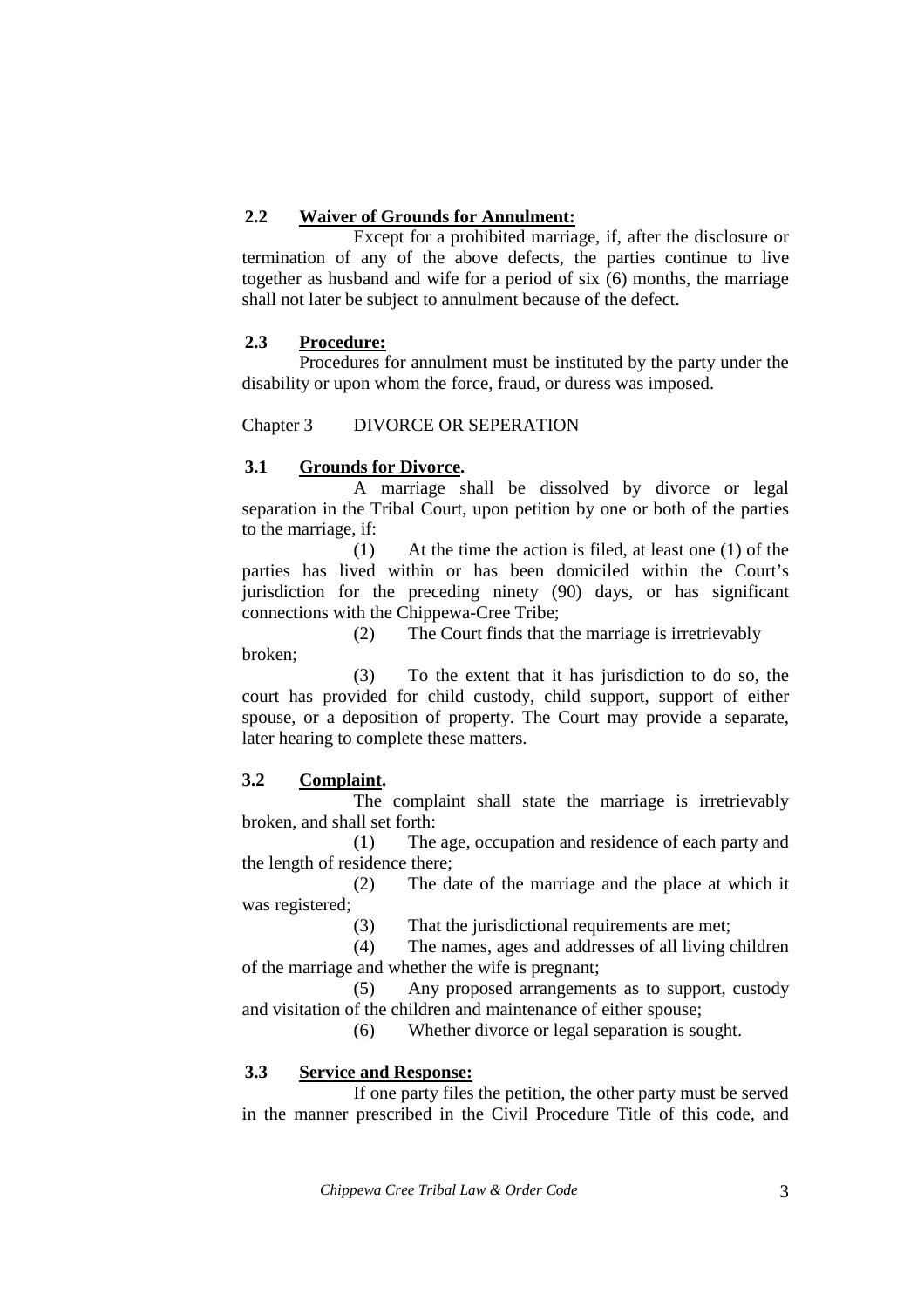may, within fourteen (14) days after the date of service, file a verified response. No decree may be entered until twenty (20) days after the date of service.

#### **3.4 Irretrievable Breakdown:**

(1) If both of the parties by petition or otherwise have stated under oath or affirmation that the marriage is irretrievable broken or one of the parties has so stated and the other has not denied it, the court, after hearing, shall make a finding whether the marriage is irretrievable broken.

 (2) If one of the parties has denied under oath or affirmation that the marriage is irretrievably broken, the court shall consider all relevant factors, including the circumstances that gave rise to filing the petition and the prospect of reconciliation, and shall:

 (a) Make a finding whether the marriage is irretrievably broken; or

 (b) Continue the matter for further hearing not more than sixty (60) days later and may suggest to the parties that they seek counseling.

 (3) A finding of irretrievable breakdown is a determination that there is no reasonable prospect of reconciliation.

#### **3.5 Temporary Orders.**

 During the proceedings for divorce or legal separation, the Tribal Court may make temporary orders:

 (1) Requiring the husband or wife to provide for the separate maintenance of his or her spouse and children as the Court may deem just;

 (2) Providing for the care, custody and maintenance of the minor children of the marriage;

 (3) Ordering the restraint of either spouse from in any manner threatening or interfering with the other spouse or with the minor children.

#### **3.6 Judgments.**

 In addition to the dissolution of marriage by decree, the Tribal Court shall have the power to impose judgment as follows:

(1) For future custody and care of the minor children of the marriage as may be in the best interest of the children;

 (2) For payment of an amount of money for either party to contribute toward the education and support of the children;

 (3) For payment of an amount of money or personal property for their personal party to contribute to the maintenance of the other;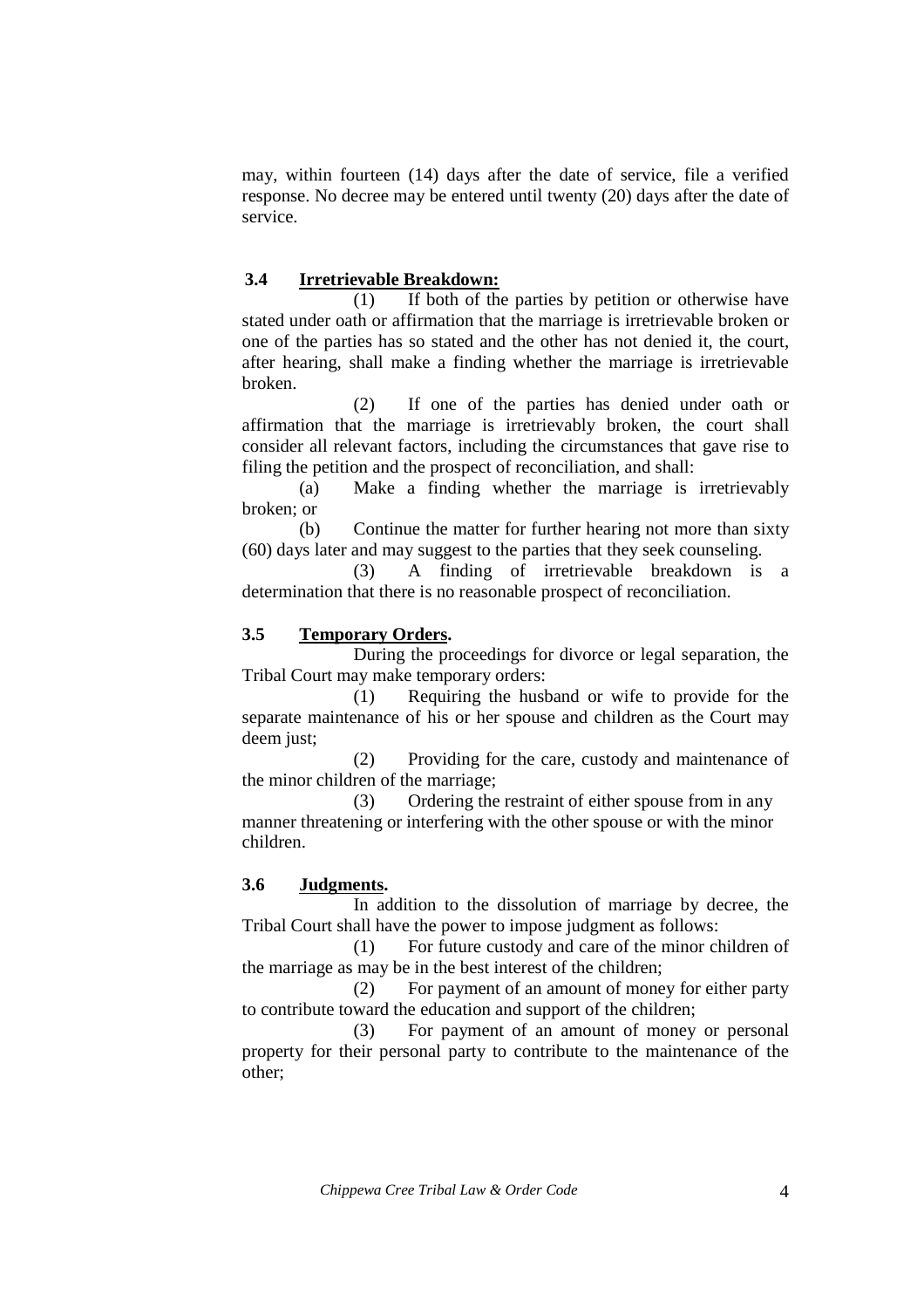(4) For the recovery of and delivery to each of the parties any of their personal property in the possession or control of the other;

 (5) For the whatever equitable distribution of marital property the Court deems just and proper based on consideration of age of the parties, health, education and skills, financial circumstances of each, and the duration of the marriage;

(6) For the restoration of the maiden name of the wife.

## **3.7 Separation Agreement.**

The parties in an action for legal separation or divorce may enter into a separation agreement containing provisions for disposition of any property owned by either of them, maintenance of either of them, and support, custody and visitation of their children. The terms of the separation agreement, except those providing the support, custody and visitation of the children, are binding on the Court, unless finds the agreement to be unconscionable.

## **3.8 Best Interest of the Child.**

The Court shall have jurisdiction to determine child custody if the child is domiciled or resides within the Court's jurisdiction or if it is in the best interest of the child that the Tribal Court assume jurisdiction. The Court shall determine child custody in accordance with the best interest of the child.

## **3.9 Decree.**

 A decree of dissolution of marriage or of legal separation is final when entered, subject to the right appeal. The Clerk of Court shall give notice of the entry of a decree of dissolution or legal separation, to the clerk of court in the place where marriage was registered and to a party to the marriage who did not appear in the proceedings.

## **3.10 Modification and Termination of Provisions for Maintenance, Support, and Property Disposition:**

(1) A decree may be modified by a court as to maintenance or support only as to installments accruing subsequent to the motion for modification.

 (2) Whenever the decree proposed for modification contains provisions relating to maintenance or support, modification under section (I) may only be made:

 (a) Upon a showing of changed circumstances so substantial and Continuing as to make the terms unconscionable; or

(b) Upon written consent of the parties.

 (3) The provisions as to property disposition may not be revoked or modified by the court, except:

(a) Upon written consent of the parties.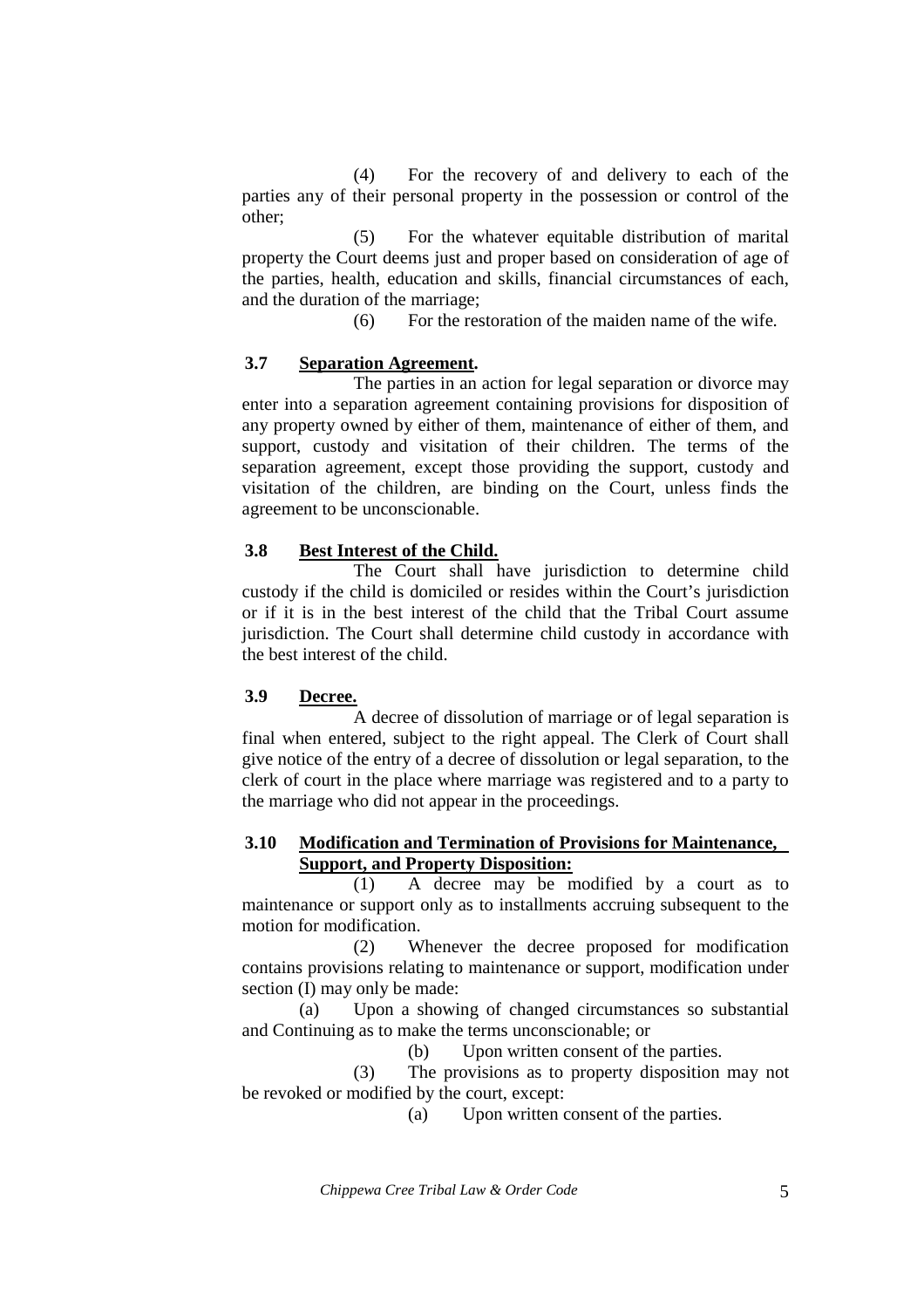(b) If the Court finds the existence of conditions that justify the reopening of the judgment under the laws of the Tribe.

 (4) Unless otherwise agreed in writing or expressly provided in the decree, the obligation to pay future maintenance is terminated upon the death of either party or the remarriage of the party receiving maintenance.

 (5) Unless otherwise agreed in writing or expressly provided in the decree, provisions for the support of a child are terminated by emancipation of the child. When a parent obligated to pay support dies, the amount of support may be modified, revoked, or committed to a lumpsum payment, to the extent just and appropriate in the circumstances.

#### **3.11 Payment of Maintenance or Support to Court:**

 (1) Upon its own motion or upon motion of either party, the court may order at any time that maintenance or support payments be made to the Clerk of the Tribal Court as trustee for remittance to the person entitled to receive the payments.

 (2) The clerk of the Tribal Court shall maintain records listing the amount of Payments, the date payments are required to be made, and the names and addresses of the parties affected by the order.

Chapter 4 ADOPTION

### **4.1 Who May Be Adopted.**

 Any minor, a person under eighteen (18) years of age, may be adopted if:

(1) The minor has no living parent, or;

 (2) The parental rights of the living parents of the minor have been terminated,

 (3) The living parents consent to the adoption. A adult may be adopted, with his or her written consent.

## **4.2 Consent to Adoption.**

Written consent to an adoption is required of:

 (1) Any living parent of the child, except for those parents whose parental rights have been terminated, and

 (2) The legal guardian or custodian of the child, of there is any, and;

 (3) The court, if neither the parents, guardians or custodians are empowered to consent, and;

 (4) The child, if he or she is over twelve (12) years of age.

### **4.3 Petition for Adoption**.

A petition for adoption shall be filed by the prospective adoptive parent and shall state: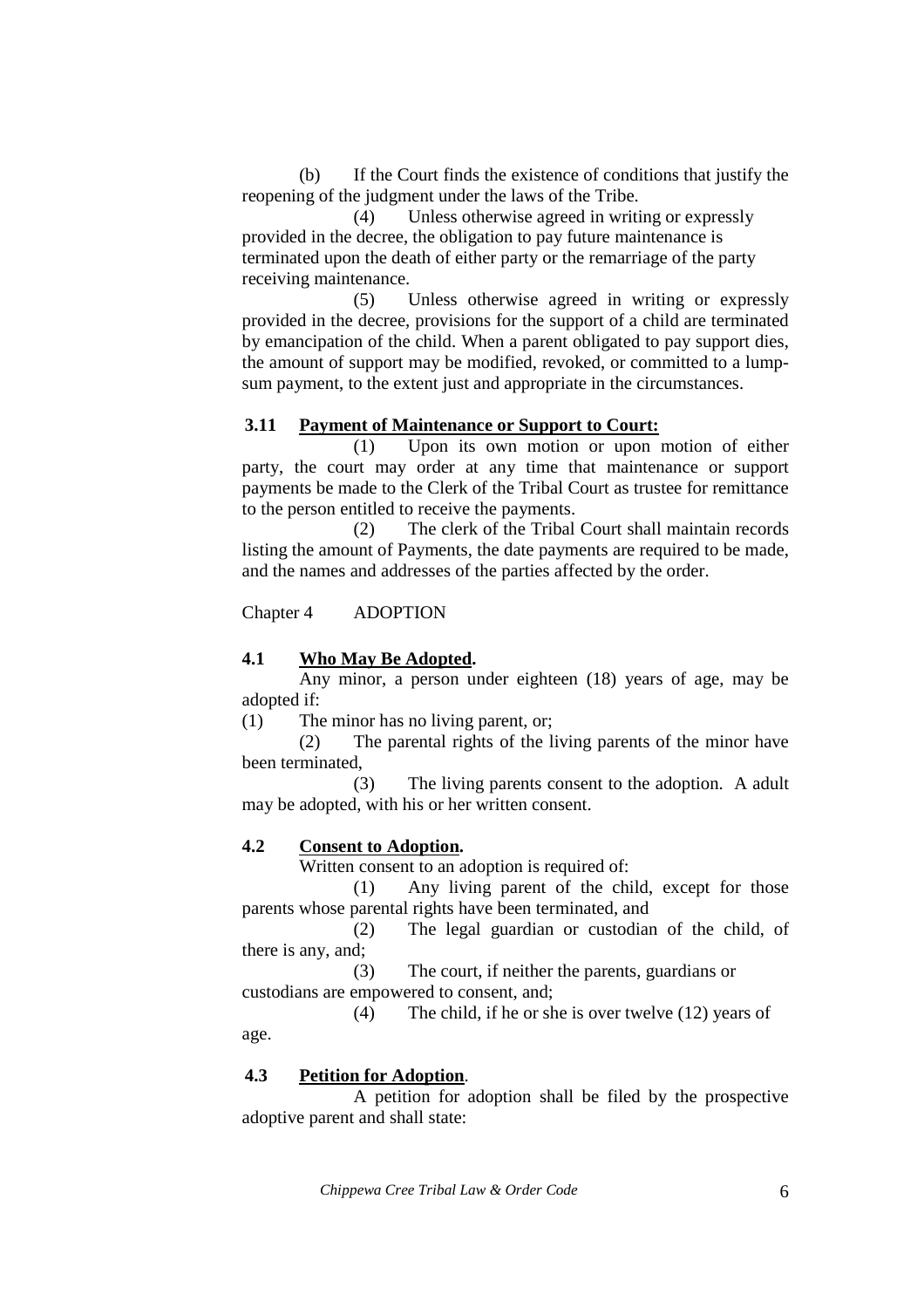(1) The full name, age and place of residence of the petitioner, and if a married Couple, the place and date of the marriage;

(2) The date and place of birth of the child, if known;

 (3) The name now used for the child and, if a change in name is desired, the new name;

 (4) That it is the desire of petitioner that the relationship of parent and child been established between petitioner and child;

 (5) Facts, if any, which excuse consent on the part of a parent for adoption.

 The written consent required may filed with the petition or, with the Court's consent, after the filing of the petition.

## **4.4 Investigation.**

 After the filing of a petition for adoption, the Court shall order an investigation to be conducted by the Department of Social Services. The report of the investigation shall be filed with the Court within thirty (30) days of the order for investigation, and shall state:

(1) Whether the child is legally free for adoption;

(2) Whether the proposed name is a suitable one for the

child;

 (3) That medical and social histories have been provided to the adoptive parents;

 (4) Any other circumstances and conditions of which the Court should have knowledge;

(5) A recommendation for or against the proposed adoption.

## **4.5 Hearing:**

All parties who must give consent to the adoption must be given notice of the adoption hearing, according to the Rules of Civil Procedure in this Code. All adoption hearings shall be private and closed to the public. The Court shall conduct the hearing to determine if the adoption is in the best interest of the person to b adopted.

## **4.6 Decree:**

 If the person to be adopted is a member of the extended family of the petitioner, or if the Court finds that the best interest of the person to be adopted will be served, the Court may grant a final decree of adoption.

 In all other cases, the Court, if it finds that the adoption is in the best interest of the person to be adopted, may issue a temporary decree of adoption. After a temporary decree has been granted, the Department of Social Services shall observe the adoptive home and report in writing to the Court within six (6) months on any circumstances or conditions which may have a bearing on the adoption. After six (6) months from the date of the temporary decree, the petitioner may apply to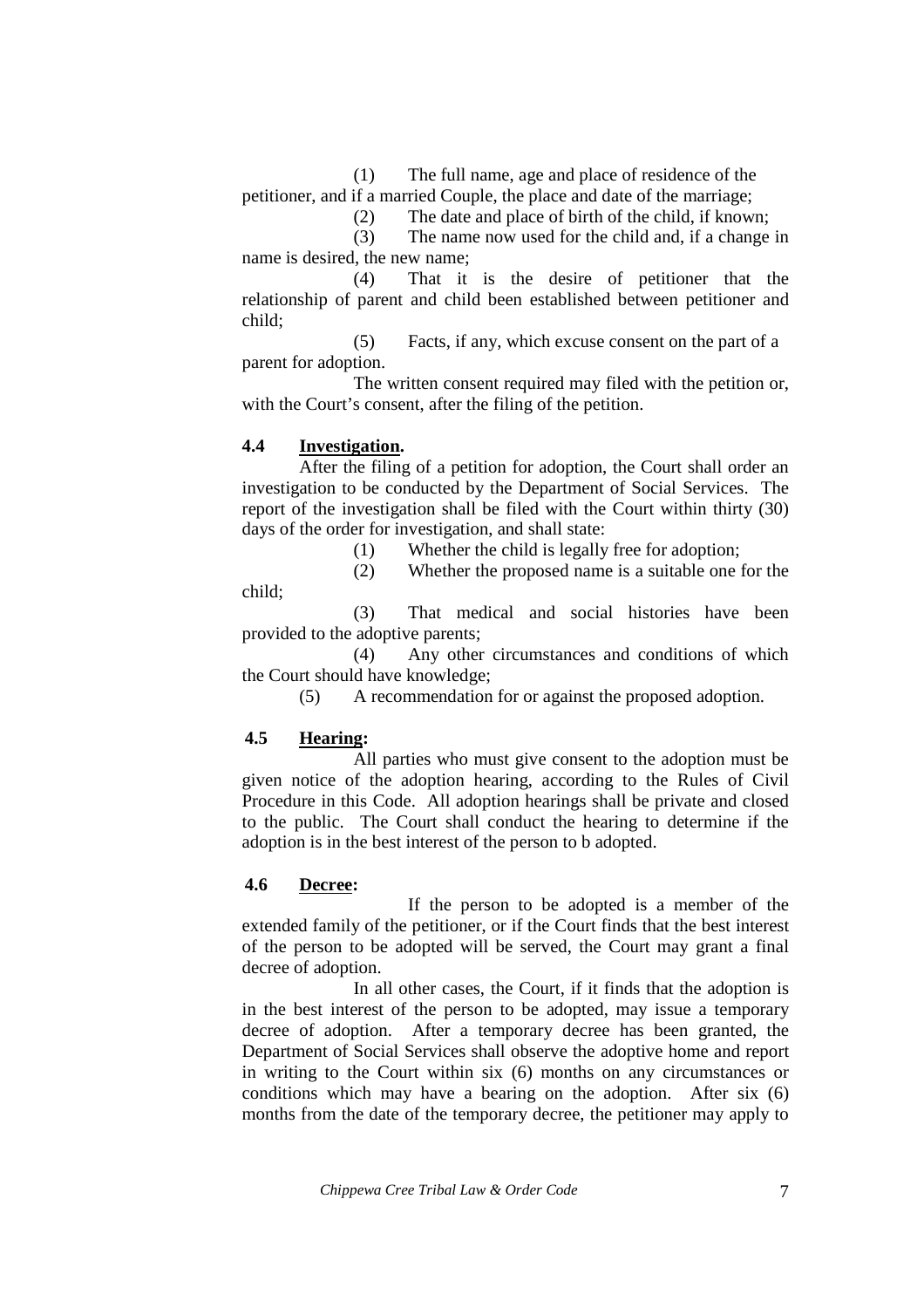the Court for a final decree of adoption. After a hearing on the application, the Court may enter a final decree of adoption if it is satisfied that the adoption is in the best interest of the child. If the adoption is denied, the Court shall issue an order as to the future custody of the child.

### **4.7 Withdrawal of Consent:**

 Consent to an adoption may be withdrawn at any time before the entry of the final decree.

#### CHAPTER 5 GUARDIANSHIP

#### **5.1 Persons for Whom Guardian May be Appointed:**

The Court may appoint, upon motion or on its own, a guardian for the care of the person or property of a minor or incapacitated person who shall be known as the ward.

#### **5.2 Investigation:**

The Court shall require a report from the Social Services Department on the suitability of the parties involved to be guardian and ward.

## **5.3 Notice:**

Notice of the time and place of hearing of a petition for the appointment of a guardian is to be given to: the minor or incapacitated person, if he is fourteen (14) or more years of age, and to the minor's parents or custodian or to the incapacitated person's nearest living relative or caretaker.

#### **5.4 Hearing:**

 At the hearing, if the Court finds that a qualified person seeks appointment, notice has been given, and the welfare and best interest of the minor or incapacitated person will be served by the requested appointment, it shall make the appointment. In other cases, the Court may dismiss the proceedings or make any other order that will serve the best interest of the minor or incapacitated person**.** 

## **5.5 Powers and Duties of Guardians:**

The powers and duties of the guardian shall be those stated in the order of appointment. The Court may grant the guardian the powers and responsibilities of the parent of a minor child; the custody of the ward; the power to oversee the minor or incapacitated person's property, except that no property may be disposed of without the Court's approval; or any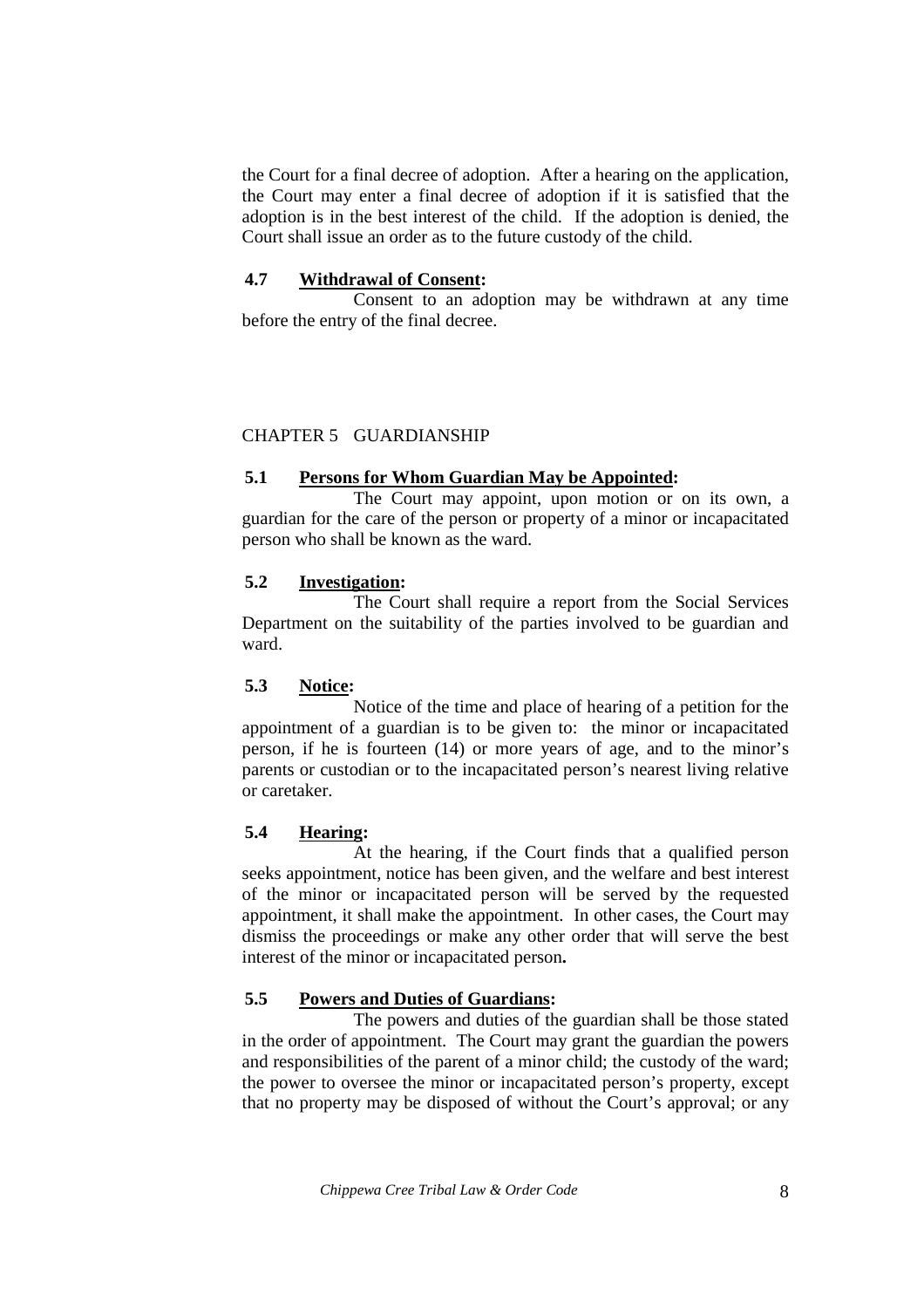limited powers that the Court feels are in the ward's best interest (such as power consent to marriage or power to approve expenditures).

## **5.6 Reporting to the Court:**

Any guardian appointed under this Section shall advise the Court at least once per year, or more often at the Court's request, of the actions of the guardian on behalf of the ward or his property. The guardian shall also advise the Court of his actions on behalf of the ward at the time the guardianship is terminated.

## **5.8 Termination of Guardianship.**

Termination of the guardianship shall occur:

(1) When the minor ward becomes eighteen (18) or;

(2) Upon application by the guardian, if granted by the

Court, or;

(3) Upon the death of the guardian or ward, or;

 (4) Upon a determination by the Court that the ward is no longer incapacitated.

## **Chapter 6 CHILD SUPPORT**

## 6.1 **Support – General**.

 In a proceeding for a determination of child support, shall order either or both parents owing a duty of support to provide reasonable child support in a culturally appropriate manner, without regard to the misconduct of either parent. Support is not limited to monetary payment.

## **6.2 Jurisdiction**.

 Jurisdiction shall be recognized in accordance with the terms set forth in the Memorandum of Agreement between the Chippewa Cree Tribe and the State of Montana. (See Title V, Part I, Chapter 2, Section 2.2; also see Section III subsection (A) of the Chippewa Cree Child Support Program Procedures Manual)

## **6.3 Who May Bring Action to Establish, Modify or Enforce, Child Support Order(s).**

 A child, her natural mother, child support program, social service agency, parent of the mother if the mother has died, or a man presumed to be the father, or a court appointed guardian may bring an action at any time during the minority of the child for the purpose of declaring the existence of the father-child relationship. An action may also be brought for the purpose of declaring the non-existence of the father-child relationship only if the action is brought within a reasonable time after obtaining knowledge of relevant facts.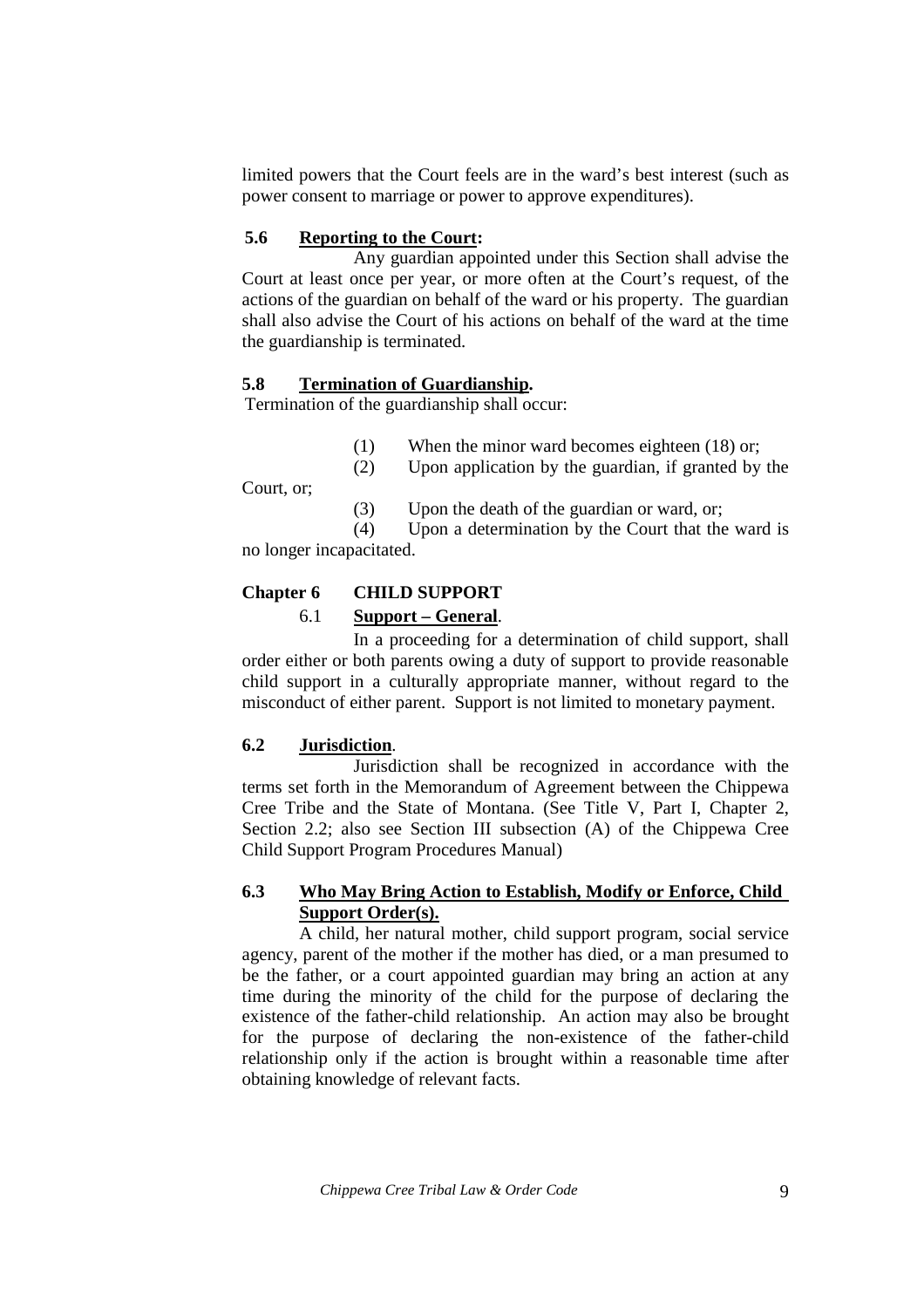An action under this chapter may be joined with an action for divorce, annulment, custody, or support. (Title V, Part VIII, Chapter 1, Section 1.4)

## **6.4 Petition to Determine Paternity**.

1) A petition to determine paternity shall include the following: (A) Evidence of a presumption of paternity;

7 The child's name, birth place and date of birth;

8 The name of the child's mother and the name of the person or agency having custody of the child, if other than the mother; or

9 The dates of marriage, separation, and divorce, if applicable;

10 A statement that the natural mother and alleged father agree or disagree the alleged father is the biological parent;

11 A statement whether there are any judicial or administrative paternity, dependency, termination of parental rights, minor in need of care, adoption proceedings, or paternity affidavits concerning the child;

12 A request to change the child's name, if applicable;

13 The probable time or period of time during which conception took place. (Title V, Part VIII, Chapter 1, Section 1.2);

14 A certified copy of the child's birth certificate and tribal enrollment shall be attached to the petition.

## **6.5 Determination of Paternity**.

**14.2** Paternity is established in the following ways:

(A) The alleged father voluntary acknowledges he is the father of the child. The court will decide if genetic testing is necessary.

(B) If a child is born during a marriage, the husband of the child's mother is presumed to be the father. If he denies paternity, he will have to complete an affidavit stating he is not the father and request genetic testing to prove he is not the biological father of the child. (See Clinical Test Section 1.7 of this Chapter)

(C) The alleged father denies he is the father after being named by the child's mother. The alleged father will have to complete an affidavit stating he is not the father and request genetic testing to prove he is not the biological father of the child. (See Clinical Test Section 1.7 of this Chapter)

**14.3** All proceedings in this section shall be in accordance with the procedures for civil actions of this Tribal Code and the rules of the court.

**14.4** A judgment of the court establishing the identity of the father of the child shall be conclusive of the fact in all subsequent determinations of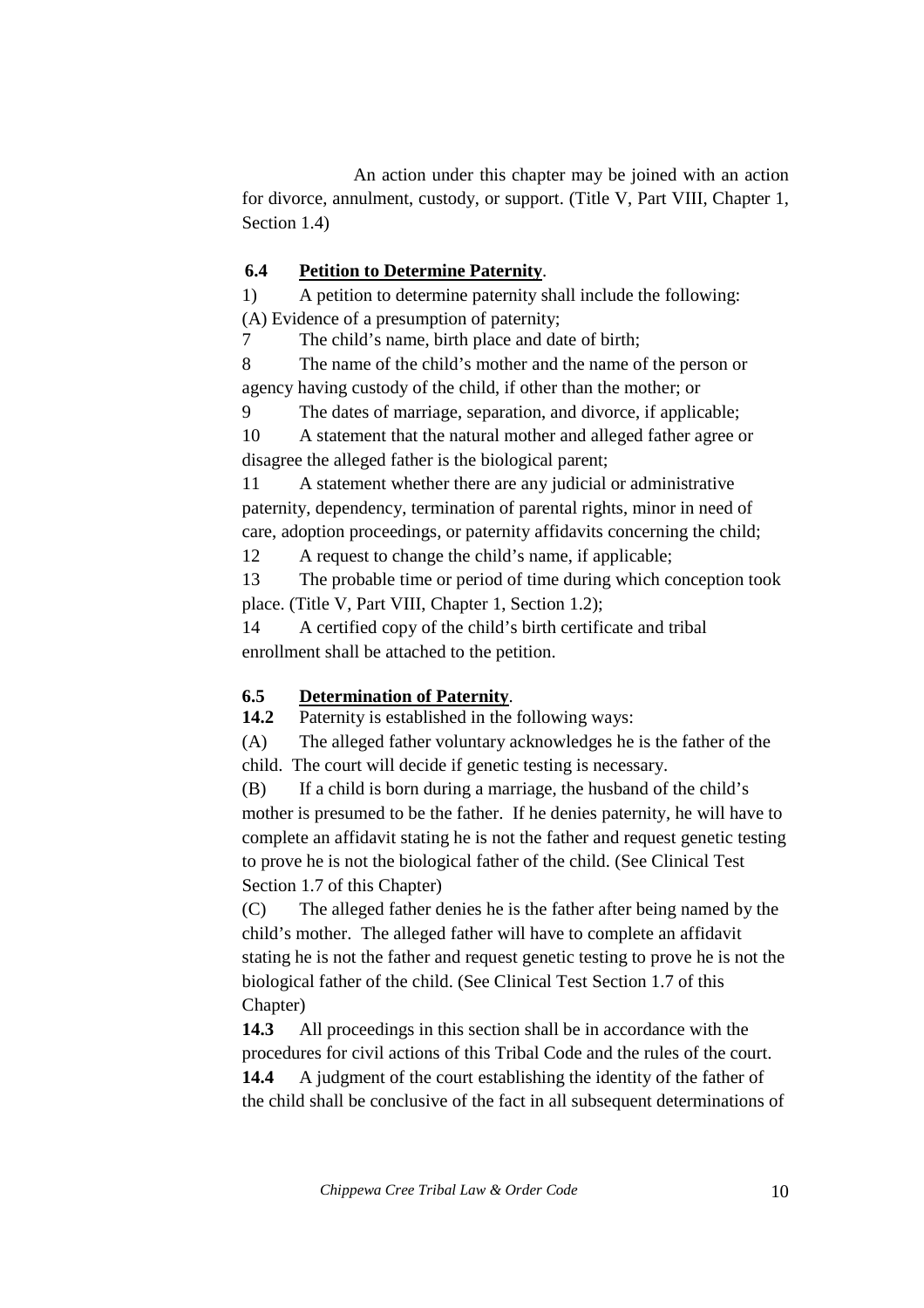inheritance and in the criteria for enrollment with the Chippewa Cree Tribe.

**14.5** If the paternity of any child is not established, the child shall be presumed to have one-half degree of the Indian blood of the mother for purposes of meeting the criteria for enrollment with the Chippewa Cree Tribe. (Title V, Part VIII, Chapter 1, Section 1.1)

6.6 Pre-Trial Proceedings or Traditional Circles.

1) As soon as practicable after an action to declare the existence or nonexistence of the father-child relationship has been brought, an informal closed hearing shall be held. On the basis of the information produced at the pre-trial hearing, the Judge conducting the hearing shall evaluate the probability of determining the existence or non-existence of the father and child relationship in a trial and may recommend that the parties settle this matter, if the matter cannot be settled, the action shall be set for trial. (Title V, Part VIII, Chapter 1, Section 1.5 (1))

2) Traditional Circles. (See Title V, Part VI, Chapter 1)

6.7 Clinical Test Evidence.

1) In any action or proceeding, upon motion of any interested party, for good cause shown, may request the court to order the mother, child, and the alleged father to submit to an examination of blood and tissue specimens for the purpose of testing any genetic systems that are generally accepted within the scientific community for the determination of paternity probability. The results of the tests together with the opinions and conclusions of the testing laboratory shall be filed with the Child Support Program. The cost of the test shall be paid by the father should it be found he is the father. Otherwise the mother shall pay the cost of the test.

2) Only persons licensed by the appropriate authorities may draw blood or tissue for the purpose of testing to determine parentage. Such person may not be held liable for the damages to the party from whom the blood or tissue is drawn.

3) Evidence relating to paternity may include one or more of the following:

(A) Evidence of sexual intercourse between the mother and the alleged father and possible time of conception;

(B) An expert's opinion concerning the statistical probability of the alleged father's paternity based upon the duration of the mother's pregnancy;

(C) Laboratory test results, weighted in accordance with evidence, if available of the statistical probability of the alleged father's paternity;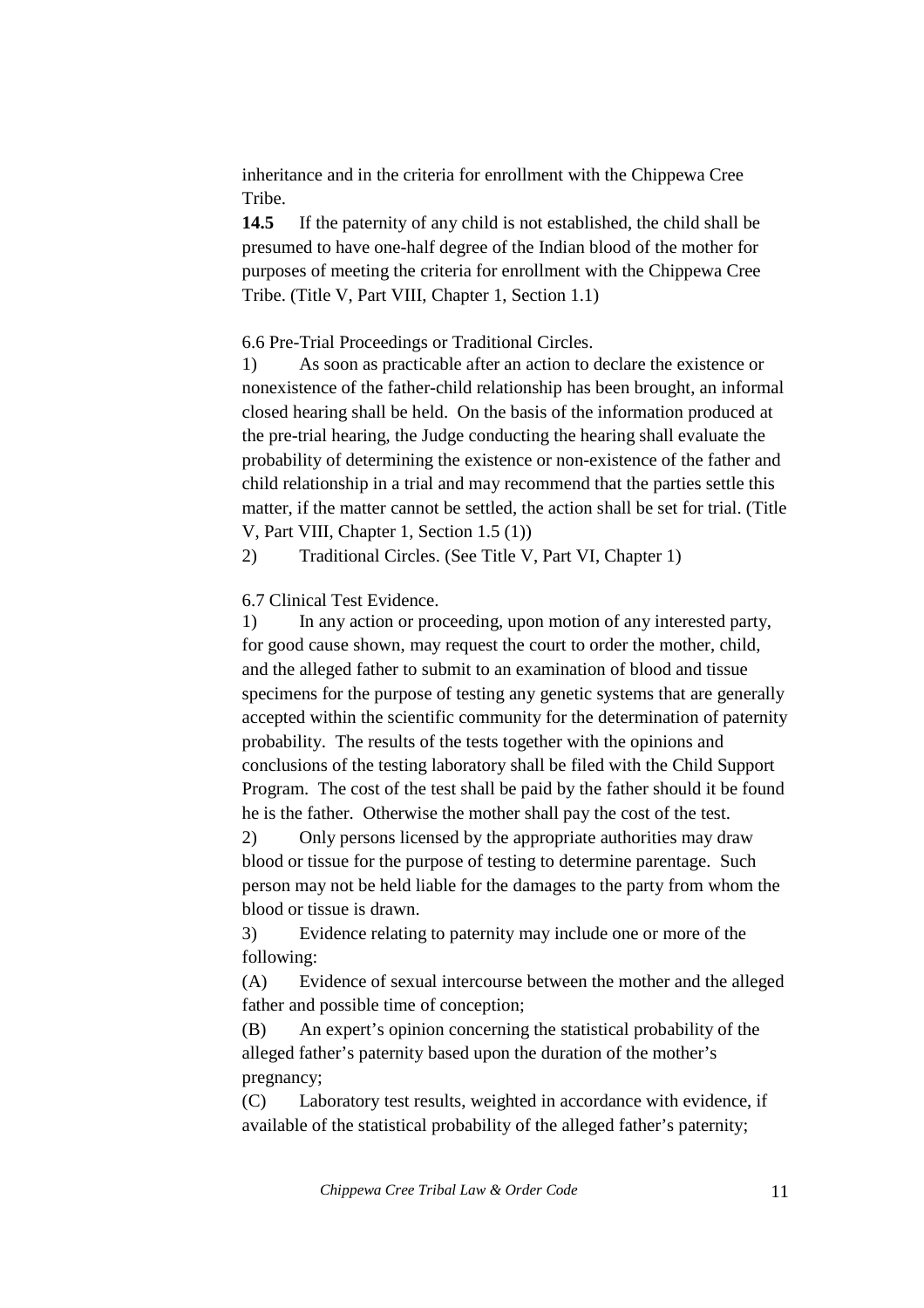(D) All other evidence relevant to the issue of paternity. (Title V, Part VIII, Chapter 1, Section 1.6)

## 6.8 Civil Action; Judge Tribal.

1) An action under this section is a civil action governed by the rules of civil procedure of the Chippewa-Cree Tribe Law and Order Code. The matter shall be held in the family court without a jury. (Title V, Part VIII, Chapter 1, Section 1.7 (1))

6.9 Petition to Determine Child Support.

1) After the Paternity has been established: A petition for child support maybe filed, and must be completed on a form approved by the Child Support Program and at a minimum shall contain:

(A) The name, address, tribal affiliation, date and place of birth, and social security number of the parents or legal custodial parents and the child for whom support is requested;

(B) The child support obligation requested or stipulated;

(C) The proposed provision for health insurance for the child;

(D) Any proposed work-related day care or extraordinary medical expenses;

(E) The date the child support obligation is to begin and terminate;

(F) The proposed frequency of support payments;

(G) A statement whether child support payments should be made by wage withholding;

(H) A statement from the Child Support Program will assure the following proceedings have been completed whether any of the following proceedings involving the parents or the child are pending or have taken place in any court or administrative agency, and if so, the date of the proceeding and the name and place of the court or agency:

i. Child Custody Proceeding;

ii. Child Support Proceeding;

iii. Paternity Proceeding;

iv. Proceeding requesting a protective, restraining or no-contact order involving the child or a party.

(I) A statement whether either parent has received state or tribal public assistance, and if so, the date(s) and name(s) of the state or tribe providing assistance;

(J) Financial information;

(K) Authorization for the release of all financial records to the Chippewa Cree Tribe Tribal Court and the Child Support Program;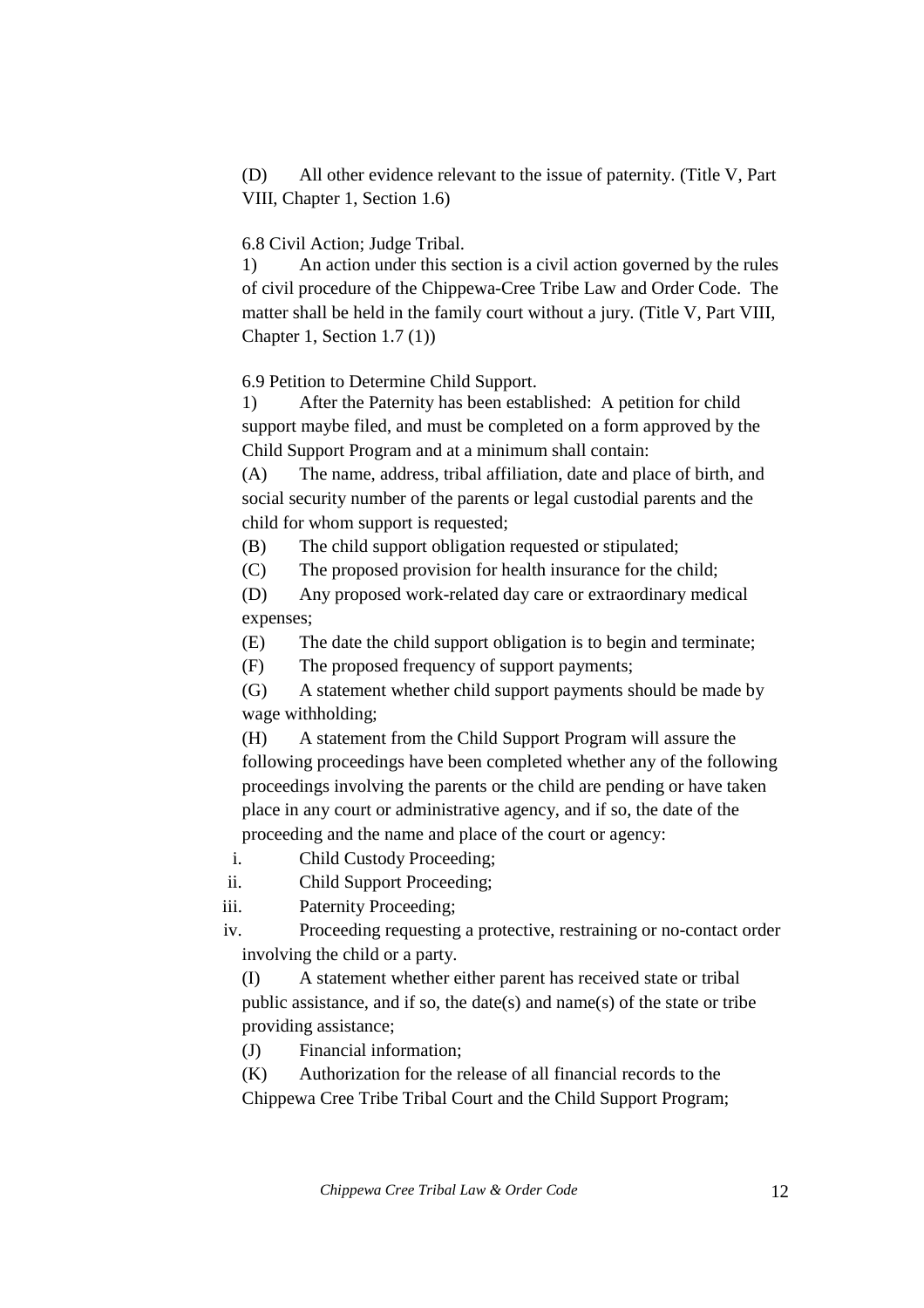(L) Which parent should be allowed to claim the child as a dependent for income tax purposes; and

(M) The recommendation of the Child Support Program regarding child support and health insurance coverage, if applicable.

6.10 Factors Court Shall Consider.

1) In determining the child support obligation and the period during which the duty of support is owed, the court shall consider the Tribe's customs and all relevant factors including but not limited to:

(A) The resources of the child;

(B) The resources of the parent;

(C) The standard of living that the child would have enjoyed;

(D) The physical and emotional condition of the child and the child's educational and medical needs;

(E) The cost of day care for the child;

(F) Any custody arrangement that is decided upon;

(G) The needs of any person, other than the child, whom either parent is legally obligated to support and;

(H) Any additional non-monetary contribution made by a parent to the child that has been approved by the court.

*i.Include In-Kind Values* 

6.11 Order for Support.

1) The Court must make a written finding of the basis for ordering a parent to provide support to a child. If the court does not order a parent owing a duty to support a child, the court shall state its reasons for not ordering child support.

6.12 Modification of Child Support.

1) A child support order may be modified by a court as to maintenance or support only as to installments accruing after notice to the parties of the motion for modification.

2) A motion to modify an order shall be accompanied by an affidavit or declaration and shall state the requested relief.

3) Both parties shall file updated financial information forms at least ten (10) days before the modification hearing, except that:

(A) In agreed modification orders no financial information need be filed with the Court unless ordered by the Court; and

(B) A party is not required to provide his or her financial information as part of the Court record provided that party has made full and complete financial disclosure to the Child Support Program and the Program has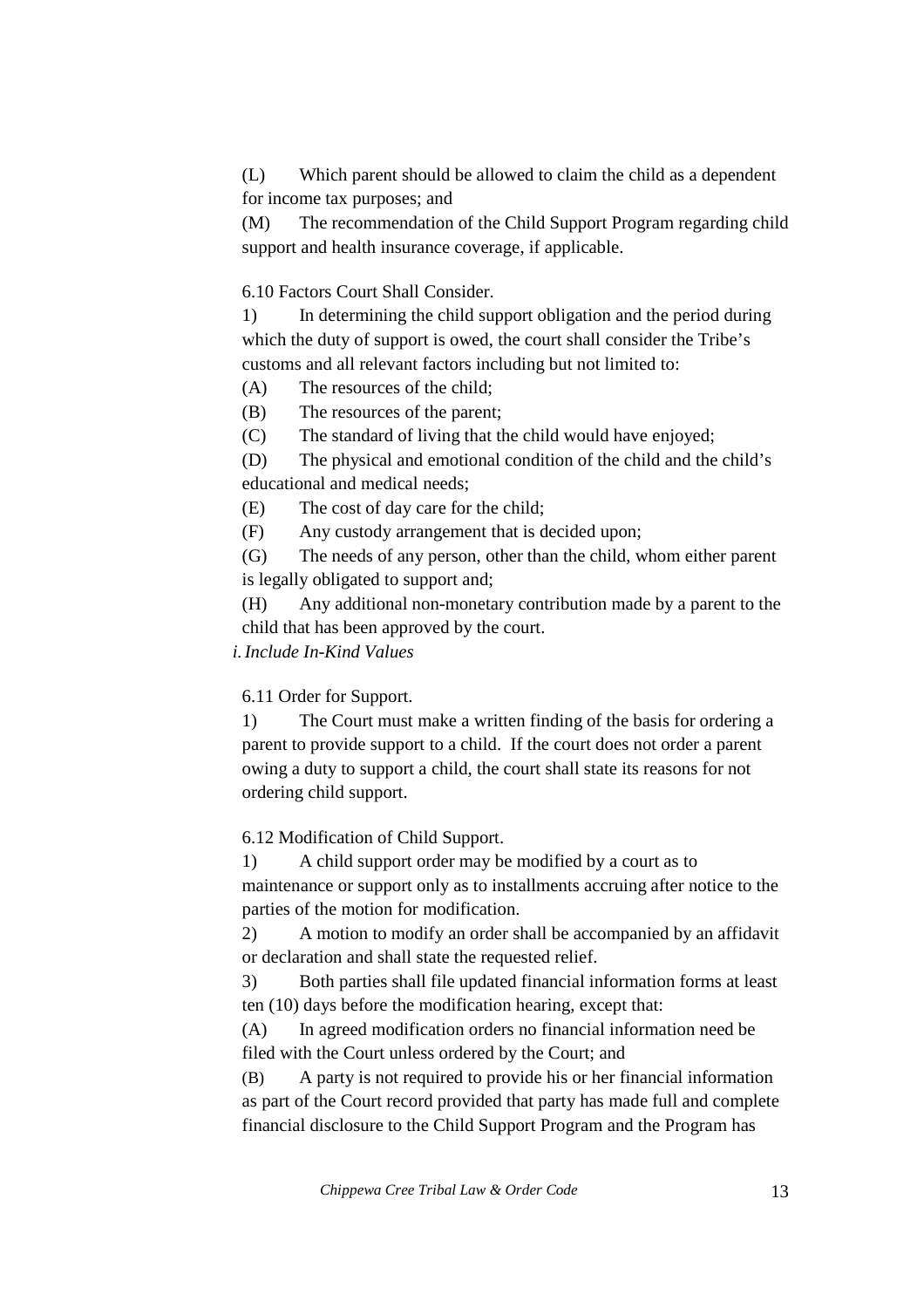certified that it has reviewed the financial information and its recommendation is based upon that information.

4) Modification is appropriate if:

(A) There is a showing of changed circumstances so substantial and continuing as to make the terms unconscionable;

(B) Upon written consent of the parties;

5) Child Support orders may be modified for future support only.

6.13 Enforcement of Support.

1) A request to enforce a child support order must be accompanied by: the child support order, an affidavit or declaration stating the length of time the obligation has been overdue, or facts supporting a history of noncompliance, the amount of overdue child support; and the requested relief.

2) Voluntary income assignments completed and signed by the noncustodial parent. Program staff then sends the standardized form to the employer.

3) In addition to other remedies, the court may issue an order to an employer trustee, financial agency, or other person, or corporation on the reservation, to withhold and pay over to the Child Support Program or the person designated by the Court, or the parent, money due or to become due.

(A) Income withholding. The Judge must include a statement in the order that should the obligated party fail to make a support payment, her income is subject to be withheld.

4) Other methods of enforcement are:

(A) A Federal Income Tax Refund Offset in favor of the Child Support Program or the moving party;

(B) Attachment of the party's assets;

(C) An order intercepting Federal, Tribal or Tribal Enterprise retirement, contract or non wage payments;

(D) An order revoking or suspending any business license issued by the Chippewa Cree Tribe, or any license or privilege to exercise any Chippewa Cree Tribe treaty right until payment is made.

5) Basic steps when a case is received for enforcement:

(A) New cases are to be reviewed by Program staff to ensure that signed orders and direct pay affidavits are in the file and the named children are in the custodial parent's custody.

(B) Arrears are calculated and a letter is sent to both the non-custodial and custodial parent to notify him or her of the amount of arrears.

6) Monitoring Enforcement of a Child Support Order: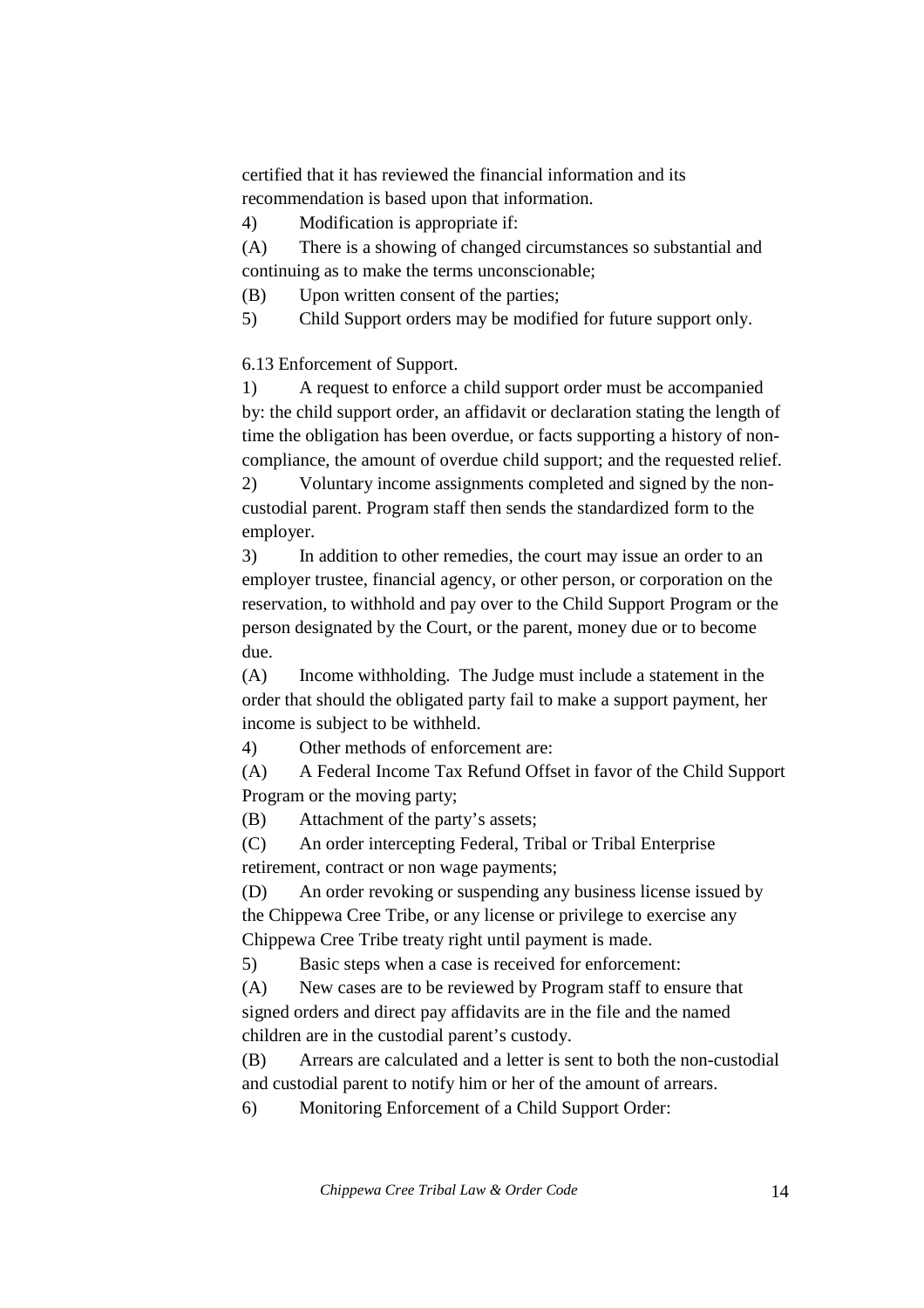(A) For each Child Support Program case, staff either monitors the monthly payment when payment is made to the Tribe or assists the custodial parent upon request when payment is made directly to him/her.

(B) When the person owing support makes payment through the Tribe: *develop fiscal policy*

- i. Payment is deposited into the Child Support Program Account.
- ii. Program staff will record the amount of the payment and the application of the money (to the custodial parent, to the TANF program for current reimbursement or for arrears payments).

iii. Program staff will fill out the tribal requisition form for the Finance Department to send a check in the appropriate amount to the custodial parent of the children, a state or tribe that requested program services.

iv. Program staff will mail a statement of the account to both parties every year.

(C) When a party has made payment to a state, the Child Support Program will:

i. Mail a statement of the account to both parties yearly.

ii. Receive notification from the state of the payment for current TANF reimbursement or for arrears payment.

iii. Record the amount of the payment and the application of the money (to the custodial parent, to the TANF program for current reimbursement or for arrears payments.)

iv. Fill out the tribal requisition form for the Finance Department to send a check in the appropriate amount to the custodial parent of the children, a state or tribe that requested program services.

7) Multiple Orders: If there are two or more orders, and only one of the tribunals would have continuing, exclusive jurisdiction, the order of that tribunal is the controlling order.

(A) If there are two or more orders and more than one tribunal could claim continuing, exclusive jurisdiction, an order issued by a tribunal in the current home state of the child is the controlling order. If an order has not been entered in the current home state of the child, the order most recently entered is the controlling order.

(B) If there are two or more orders and none of the tribunals can claim continuing, exclusive jurisdiction, the tribunal of the state having jurisdiction over the parties shall issue a child support order which would become the controlling order.

8) Default: The court shall issue a written order based on the best information available. The defaulting parent's income may be used as